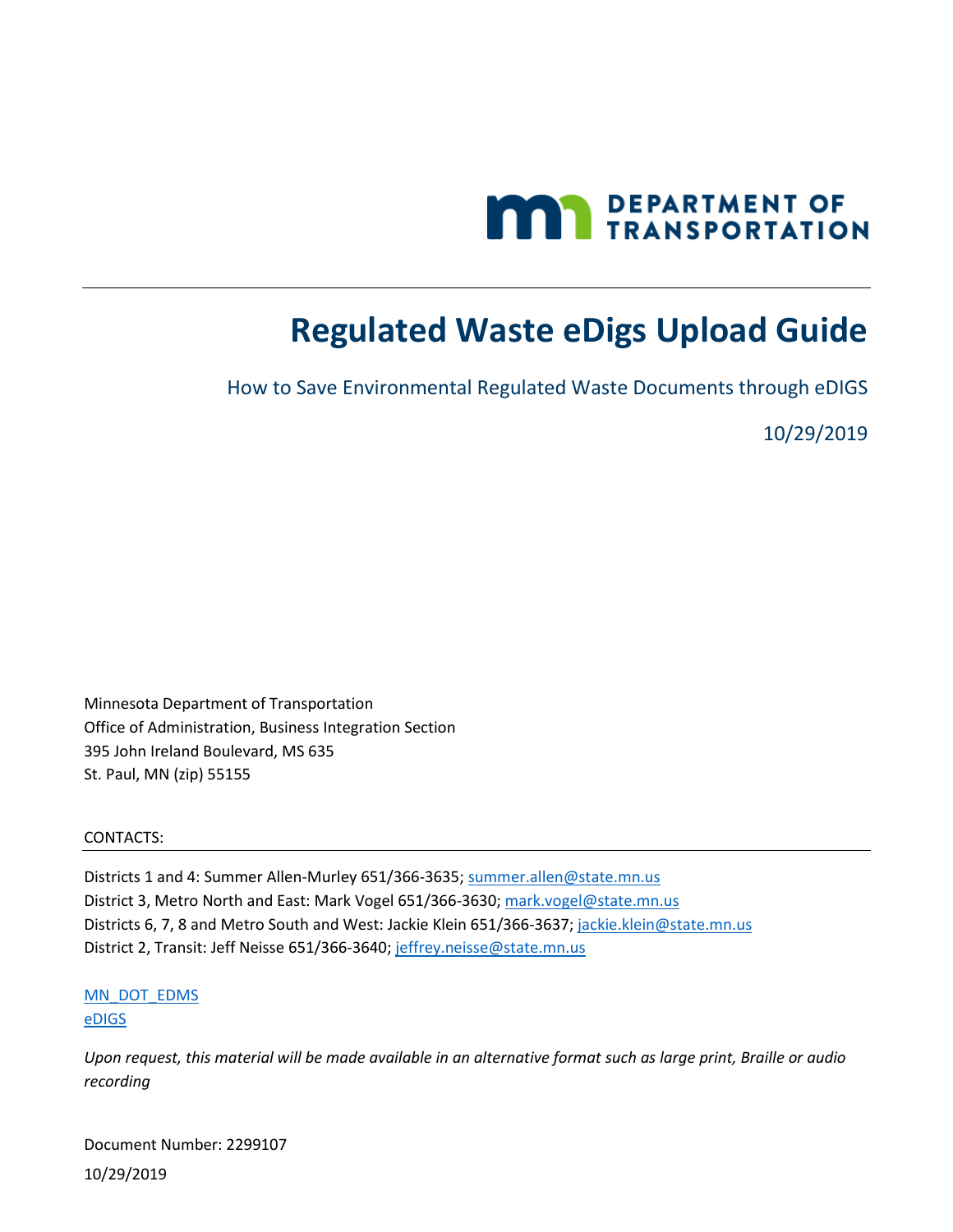## <span id="page-1-0"></span>**Table of Contents**

#### **Important!**

What are **profile field values**? You'll see this word used a lot in this guide. **Profile field** data is essentially data about data, or in the case of eDOCS and eDIGS, the values people will use to find the documents you save. Think of them like labels. Properly and consistently entering profile field values such as document date, district, or S.P. Number make finding those documents when you need them much easier and more reliable.

## <span id="page-1-1"></span>**Logging-into eDIGS Upload Screen**

## **Task Overview**

This section will guide you through navigating to eDIGS, saving a shortcut for future use, and logging-into the eDIGS upload screen.

### **Important!**

You must have an eDOCS account to be able to upload documents using this process. To request an eDOCS user account contact your supervisor and your access authority. Searching and viewing documents does not require an account.

## **Step-By-step**

**Step 1:** Prepare your Regulated Waste document and save to your drive of choice.

**Step 2:** Access eDigs via MnDOT's iHub home page by selecting **Documents → eDIGS Home** → Quick Links → **Internal (iHUB) eDIGS document search** or just go directly to the URL [http://edocs/edigs.](http://edocs/edigs)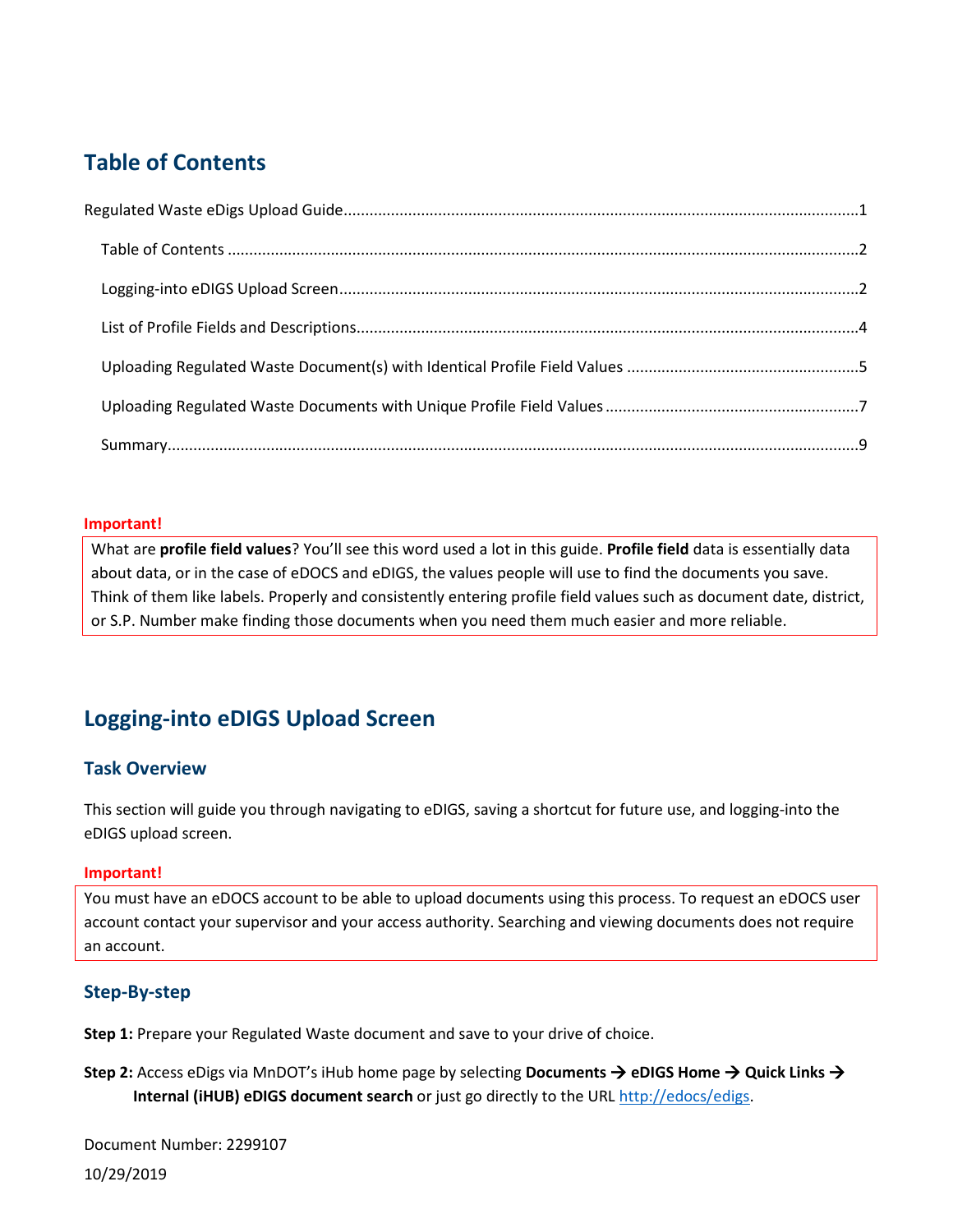#### **Pro tip!**

Create a shortcut to eDigs, [http://edocs/edigs,](http://edocs/edigs) either through a shortcut on your desktop or bookmark it in your favorite web browser. To create a shortcut on your desktop, copy the link, right-mouse click on your desktop and select **New Shortcut**. Paste the copied link into the location field and select **Finish**. Right-mouse click on that shortcut and rename it to eDIGS.

**Step 3:** On the eDIGS home page, select **Upload Documents**.

| <b>MAN</b> DEPARTMENT OF                                                                                                                    | eDIGS Employee Access | About | <b>Tree Search</b><br>Profile Search |  | <b>Content Search</b> | <b>Upload Documents</b> |  |  |  |  |  |
|---------------------------------------------------------------------------------------------------------------------------------------------|-----------------------|-------|--------------------------------------|--|-----------------------|-------------------------|--|--|--|--|--|
| <b>About</b>                                                                                                                                |                       |       |                                      |  |                       |                         |  |  |  |  |  |
| <b>Welcome to eDIGS (Electronic Document Information Graphical Search)</b>                                                                  |                       |       |                                      |  |                       |                         |  |  |  |  |  |
| eDIGS User Instructions                                                                                                                     |                       |       |                                      |  |                       |                         |  |  |  |  |  |
| eDIGS is a website allowing easy access to MnDOT documents stored in the eDocs DM system.                                                   |                       |       |                                      |  |                       |                         |  |  |  |  |  |
| Click "Tree Search" to drill down into different categories of documents. It is touch screen compatible and can be used with mobile phones. |                       |       |                                      |  |                       |                         |  |  |  |  |  |
| Click "Profile Search" to enter criteria into a search form. It is touch screen/key pad compatible and can be used with iPads and tablets.  |                       |       |                                      |  |                       |                         |  |  |  |  |  |
| Click "Content Search" to use a Google-type search for contents of documents containing text.                                               |                       |       |                                      |  |                       |                         |  |  |  |  |  |
| If you are searching for images such as maps, Tree Search or Profile Search will work better than Content Search.                           |                       |       |                                      |  |                       |                         |  |  |  |  |  |

**Step 4:** Enter the same user name and password you use to log into your workstation.

| m                                                               | <b>DEPARTMENT OF</b><br><b>TRANSPORTATION</b> | eDIGS Employee Access | About | <b>Tree Search</b> | Profile Search | <b>Content Search</b> | <b>Upload Documents</b> |
|-----------------------------------------------------------------|-----------------------------------------------|-----------------------|-------|--------------------|----------------|-----------------------|-------------------------|
| Log in to upload documents.<br>Enter your DM login information. |                                               |                       |       |                    |                |                       |                         |
| User name                                                       | okee1rya                                      |                       |       |                    |                |                       |                         |
| Password                                                        |                                               |                       |       |                    |                |                       |                         |
|                                                                 | Log in                                        |                       |       |                    |                |                       |                         |

**Step 5:** Select either the Maintenance or Construction Regulated Waste tab in the left column as appropriate and the upload screen will display.

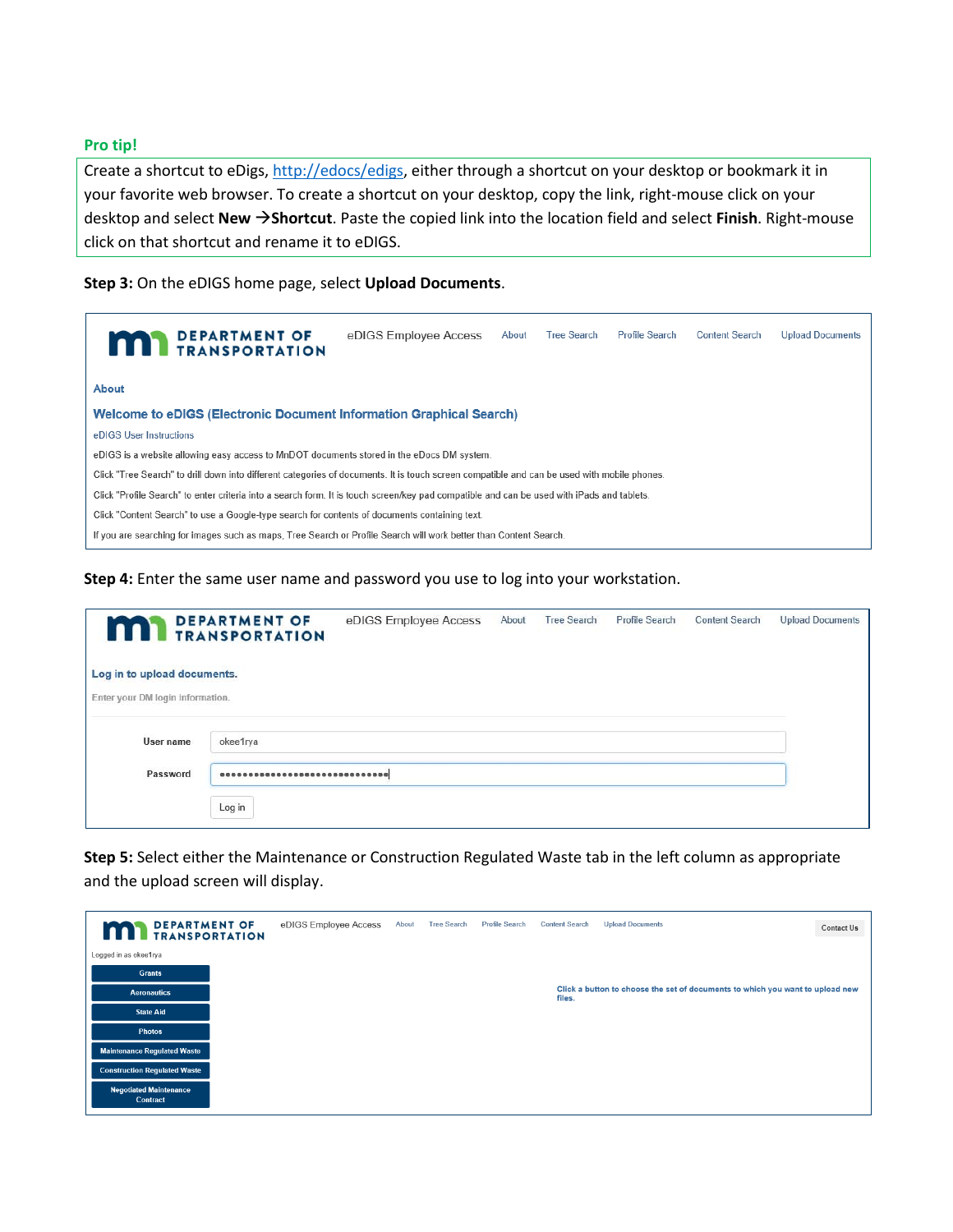**Congratulations!** You have successfully navigated to eDIGS and logged into the upload forms page.

## <span id="page-3-0"></span>**List of Profile Fields and Descriptions**

## **Maintenance profile fields to fill out**

| <b>Profile Field</b>                                                    | <b>Description</b>                                                     |
|-------------------------------------------------------------------------|------------------------------------------------------------------------|
| Author                                                                  | This is the name of the document(s) uploader and should auto-populate. |
| <b>District</b>                                                         | This is the district where the regulated waste was located.            |
| Date of Shipment Offsite                                                | Date regulated waste was shipped offsite. Defaults to today's date.    |
| Document Date                                                           | Date document(s) was/were created. Defaults to today's date.           |
| Facility                                                                | MnDOT facility where the regulated waste was located.                  |
| Description                                                             | Free form description of the document(s) to be updated.                |
| Keywords                                                                | List of keywords describing regulated waste. Can select multiple.      |
| <b>Check Box: Apply these Profile Field</b><br>Values to All Documents? | Applies entered profile field values to all uploaded documents.        |

## **Construction profile fields to fill out**

| <b>Profile Field</b>                                                    | <b>Description</b>                                                     |
|-------------------------------------------------------------------------|------------------------------------------------------------------------|
| <b>Author</b>                                                           | This is the name of the document(s) uploader and should auto-populate. |
| <b>District</b>                                                         | District where the regulated waste was located.                        |
| Date of Shipment Offsite                                                | Date regulated waste was shipped offsite. Defaults to today's date.    |
| Document Date                                                           | Date document(s) was/were created. Defaults to today's date.           |
| Highway                                                                 | Trunk Highway where the regulated waste was located, if applicable.    |
| Waste Vendor Name (Required)                                            | Name of the vendor who transported the waste.                          |
| Bridge #                                                                | Bridge ID number where the regulated waste was located, if applicable. |
| State Project No.                                                       | State project where the regulated waste was located, if applicable.    |
| Description                                                             | Free form description of the document(s) to be updated.                |
| Keywords                                                                | List of keywords describing regulated waste. Can select multiple.      |
| <b>Check Box: Apply these Profile Field</b><br>Values to All Documents? | Only used if multiple documents are uploaded in one operation          |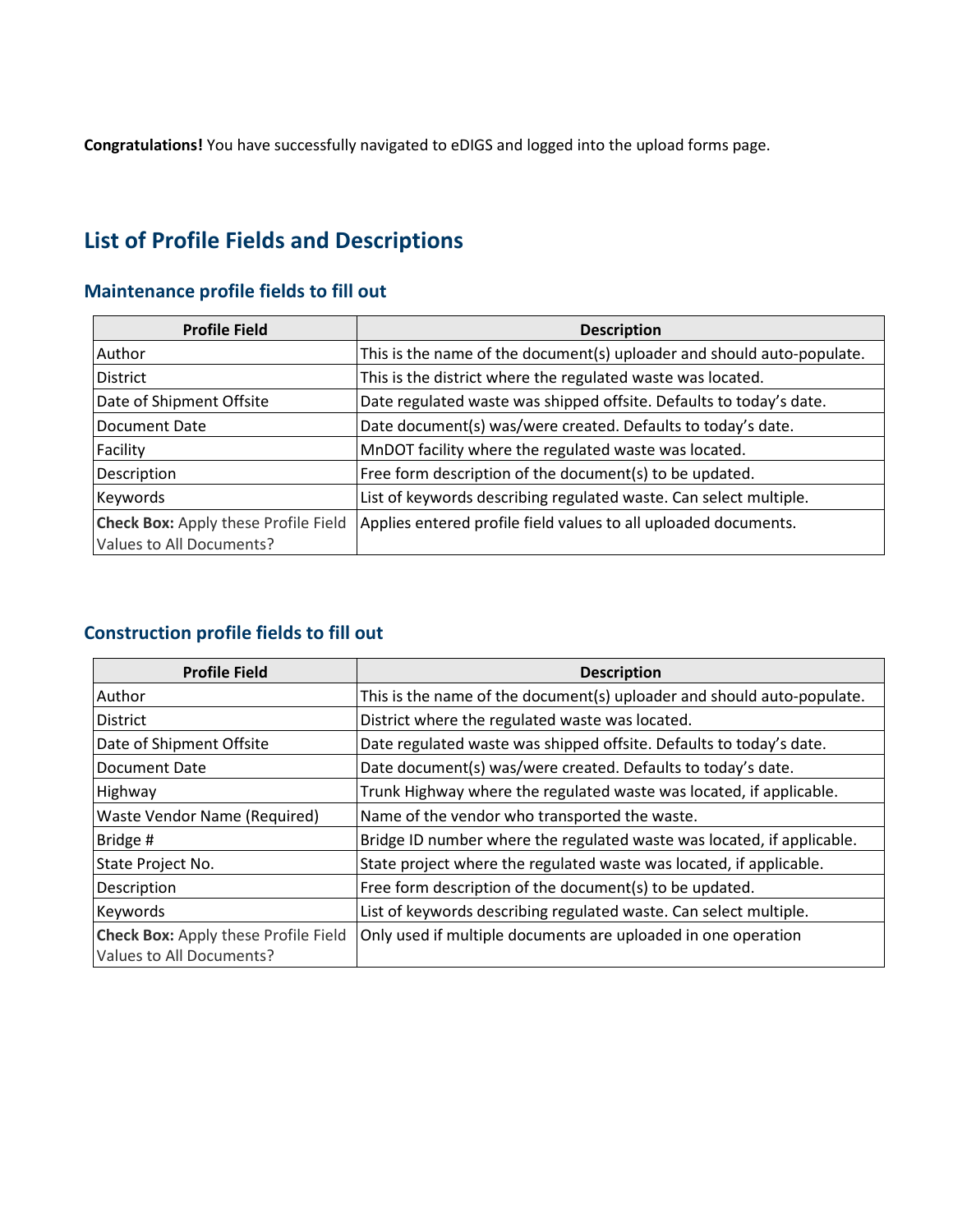## <span id="page-4-0"></span>**Uploading Regulated Waste Document(s) with Identical Profile Field Values**

#### **Overview**

In this section, we'll cover uploading one or more regulated waste documents that will have the same profile field values applied to them. Alternatively, you can upload a batch of documents but apply **unique** profile field values to each, the process for which is covered in the next section.

### **Step-By-step**

- **Step 1:** Navigate to eDIGS and select the **Upload Documents** screen by following the directions in the previous section and select either the **Maintenance Regulate Waste** or **Construction Regulated Waste** form.
- **Step 2:** Ensure the **Apply these Profile field Values to All Documents** box is checked.
- **Step 3:** Fill-out the profile fields for the form you've chosen. Notes, some fields will be pre-populated, but you can still edit them.

**Step 4:** In the **Description** Field select from these options: *Shipping Papers; Invoices; Landfill Tipping Receipts; Receipts; Hazardous Waste Manifests*

| <b>DEPARTMENT OF<br/>TRANSPORTATION</b>   |                                                              | eDIGS Employee Access<br>About          | <b>Tree Search</b> | <b>Profile Search</b> | <b>Content Search</b> | <b>Upload Documents</b> |                    |
|-------------------------------------------|--------------------------------------------------------------|-----------------------------------------|--------------------|-----------------------|-----------------------|-------------------------|--------------------|
| Logged in as okee1rya                     |                                                              |                                         |                    |                       |                       |                         |                    |
| <b>Grants</b>                             | <b>Maintenance Regulated Waste</b>                           |                                         |                    |                       |                       |                         |                    |
| <b>Aeronautics</b>                        |                                                              |                                         |                    |                       |                       |                         |                    |
| <b>State Aid</b>                          | <b>Fill Out Profile Fields</b>                               |                                         |                    |                       | <b>Upload Files</b>   |                         |                    |
| <b>Photos</b>                             | Author                                                       | O'KEEFE, RYAN                           |                    |                       |                       |                         |                    |
| <b>Maintenance Regulated Waste</b>        | <b>District</b>                                              | CO;                                     |                    |                       |                       |                         | Drop file(s) here. |
| <b>Construction Regulated Waste</b>       | Date of Shipment Offsite                                     | 5/8/2019                                |                    |                       |                       |                         |                    |
| <b>Negotiated Maintenance</b><br>Contract | <b>Document Date</b>                                         | 5/8/2019                                |                    |                       |                       |                         |                    |
|                                           | Facility                                                     | CENTRAL SERVICES CENTRAL SERVICES 92026 |                    |                       |                       |                         |                    |
|                                           | Description                                                  | This is a test document upload          |                    |                       |                       |                         |                    |
|                                           | Keywords                                                     | BIO WASTE: SOLVENTS SOLVENT RAGS:       |                    |                       |                       |                         |                    |
|                                           | Apply these Profile Field<br><b>Values to All Documents?</b> | $\blacktriangledown$                    |                    |                       |                       |                         |                    |
|                                           | <b>File Processing Results:</b>                              |                                         |                    |                       |                       |                         |                    |
|                                           | <b>Export Results to Excel</b>                               |                                         |                    |                       |                       |                         |                    |
|                                           | <b>File Name</b>                                             | Result                                  |                    | eDocs Doc#            |                       |                         | <b>Message</b>     |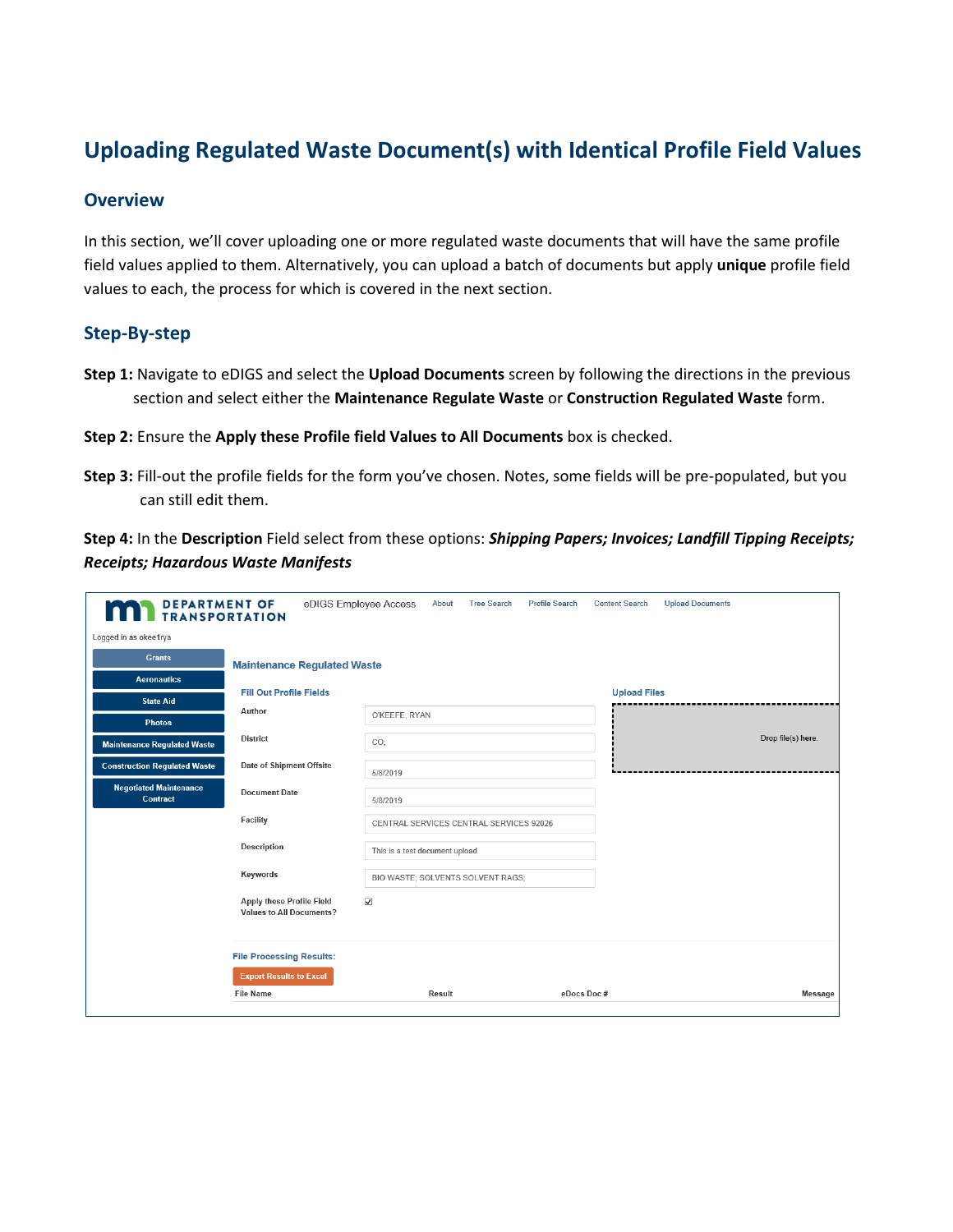**Step 5:** Either click in the gray **Drop file(s) here** box (below **Upload Files)** and browse to the files you want to upload or click and drag those files into the same gray box.

#### **Important!**

If you do not see the gray **Drop file(s) here** box, it means a required profile field was left blank.



**Step 5:** Look for a upload confirmation message and a list of uploaded files at the bottom of the screen.

| Date of Shipment Offsite                                     | 5/8/2019                          | Message from webpage                                    | $\times$ |                              |
|--------------------------------------------------------------|-----------------------------------|---------------------------------------------------------|----------|------------------------------|
| <b>Document Date</b>                                         | 5/8/2019                          | Upload complete. 6 files submitted. Time elapsed: 2.936 |          |                              |
| Facility                                                     | <b>CENTRAL SER</b>                | seconds                                                 |          |                              |
| Description                                                  | This is a test d                  |                                                         | OK       |                              |
| Keywords                                                     | BIO WASTE; SOLVENTS SOLVENT RAGS; |                                                         |          |                              |
| Apply these Profile Field<br><b>Values to All Documents?</b> | $\checkmark$                      |                                                         |          |                              |
| <b>File Processing Results:</b>                              |                                   |                                                         |          |                              |
| <b>Export Results to Excel</b>                               |                                   |                                                         |          |                              |
| <b>File Name</b>                                             |                                   | Result                                                  |          | eDocs Doc#<br><b>Message</b> |
| <b>Test Document1.docx</b>                                   |                                   | Success                                                 |          | 2295104                      |
| Test Document3.docx                                          |                                   | Success                                                 |          | 2295105                      |
| Test Document5.pdf                                           |                                   | Success                                                 |          | 2295106                      |
| Toot Dogument Code                                           |                                   | $C_{IIQQ}$                                              |          | 2205407                      |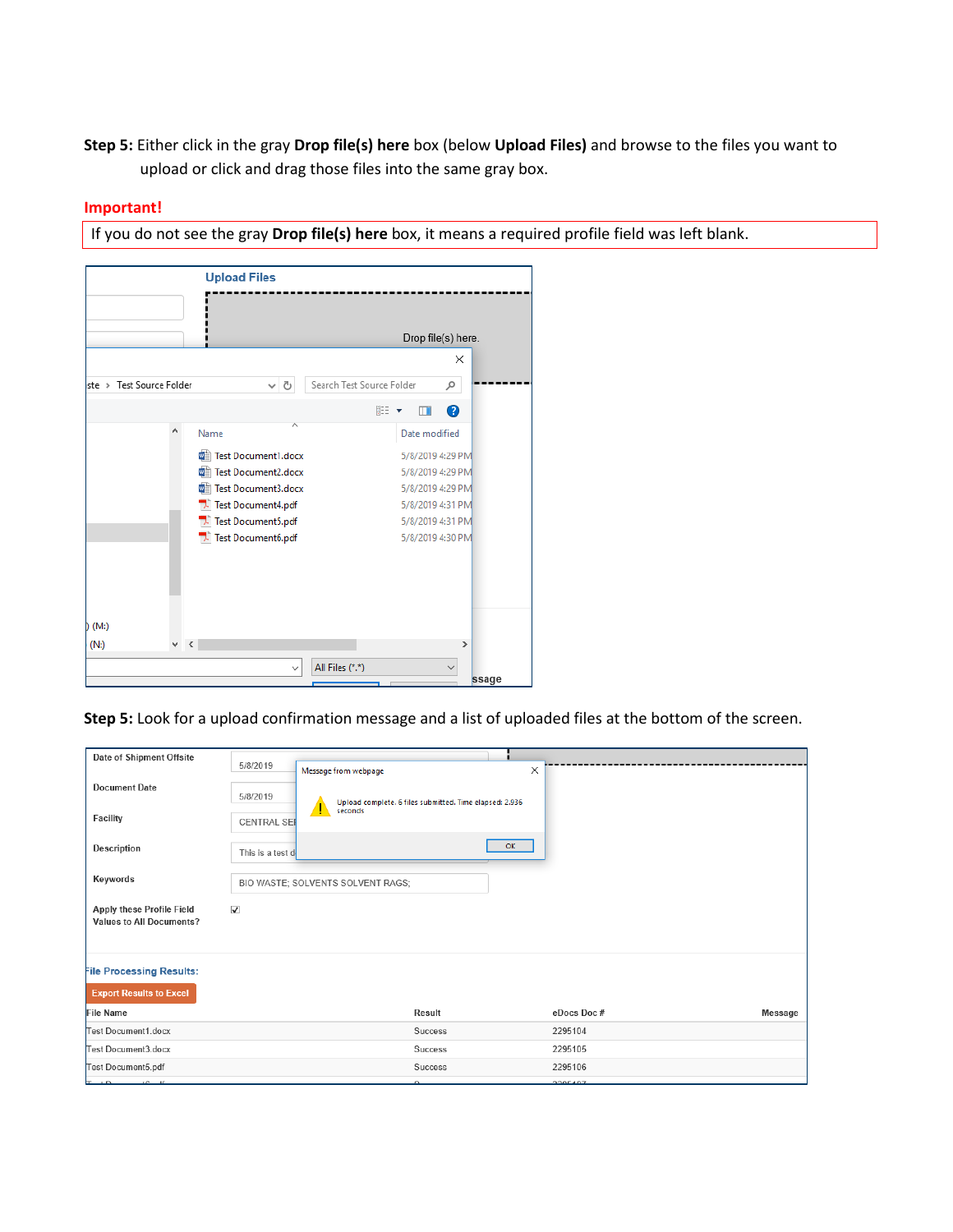#### **Important!**

You cannot change a document's profile field values using eDIGS once has been uploaded. All edits to a document's profile fields in eDOCS must be made using the desktop eDOCS software.

**Congratulations!** You have successfully uploaded one or more regulated waste documents with identical profile field values into eDOCS using the eDIGS interface. See the next section to learn how to upload one or more regulated waste documents with unique profile field values, or read further to learn how to find documents saved in eDOCS using the eDIGS interface.

## <span id="page-6-0"></span>**Uploading Regulated Waste Documents with Unique Profile Field Values**

### **Overview**

In this section, we'll cover uploading one or more regulated waste documents that have unique metadata applied to each of them. The process for uploading documents using either the Maintenance Regulated Waste or the Construction Regulated Waste forms is nearly identical, but the process differs significantly if you want to upload a batch of documents but apply **identical** metadata to each. Uploading regulated waste documents with **identical** metadata applied is covered in the Uploading Regulated Waste Documents with Identical Metadata.

### **Step-By-step**

- **Step 1:** Navigate to eDIGS and select the **Upload Documents** screen by following the directions in the previous section and select either the **Maintenance Regulate Waste** or **Construction Regulated Waste** form.
- **Step 2:** Ensure the **Apply these Profile field Values to All Documents** box is unchecked.

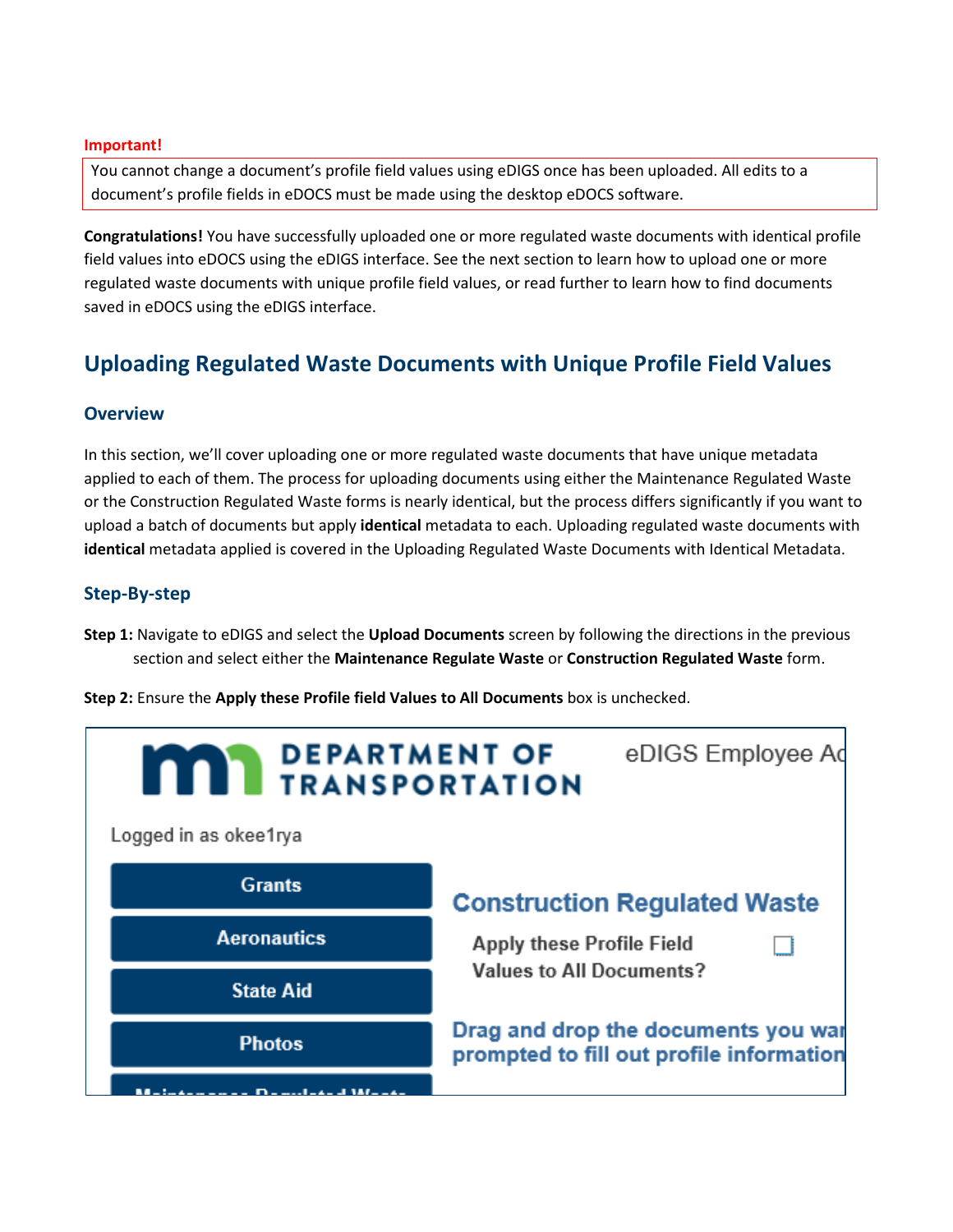**Step 3:** Either click in the gray Drop file(s) here box (below Upload Files) and browse to the files you want to upload or click and drag those files into the same gray box.

| <b>Upload Files</b> |                    |
|---------------------|--------------------|
|                     | Drop file(s) here. |

**Step 4:** For each file you selected to upload, a row should appear on the screen. Fill-out metadata fields for each file you are uploading. Notes, some fields will be pre-populated, but you can still edit them.

**Step 5:** When you are finished editing metadata for all the files, click **Upload**.

| <b>Files to Upload:</b>                                         |          |          |      |                         |         |     |                          |                                                                                                  |         |                                  |     |                |               |  |
|-----------------------------------------------------------------|----------|----------|------|-------------------------|---------|-----|--------------------------|--------------------------------------------------------------------------------------------------|---------|----------------------------------|-----|----------------|---------------|--|
| <b>Upload</b>                                                   |          |          |      |                         |         |     |                          |                                                                                                  | Date of |                                  |     |                | Waste         |  |
|                                                                 |          |          | Doc. |                         |         |     | Author                   |                                                                                                  |         | <b>Shipment Document Project</b> |     |                | Vendor Bridge |  |
| <b>File Name</b>                                                |          |          |      |                         |         |     |                          | Author Category Type Status INT DESC Horizontal Vertical Location District Function Unit Offsite |         | Date                             | #   | Highway Name # |               |  |
| Test<br>Test<br>Document1.docx O'KE ENV HWD ADVERTISED.NA MA MA |          |          |      |                         |         |     | CENTRAL<br>OFFICE        | <b>CONSTRUCTION</b>                                                                              | 5/20/20 | 5/20/201 .NA                     |     |                |               |  |
| Test<br>Test<br>Document6.pdf O'KE ENV HWD ADVERTISED.NA        |          |          |      |                         | $N_A$   | .NA | CENTRAL<br><b>OFFICE</b> | <b>CONSTRUCTION</b>                                                                              | 5/20/20 | 5/20/201                         | .NA |                |               |  |
| Test<br>Document5.pdf                                           |          | O'KE ENV |      | HWD AS ADVERTISED. NA   | .<br>NA | NA. | CENTRAL<br><b>OFFICE</b> | <b>CONSTRUCTION</b>                                                                              | 5/20/20 | 5/20/201                         | .NA |                |               |  |
| Test<br>Document4.pdf                                           | O'KE ENV |          |      | HWD AS<br>ADVERTISED.NA | .<br>NA | NA. | CENTRAL<br><b>OFFICE</b> | <b>CONSTRUCTION</b>                                                                              | 5/20/20 | 5/20/201                         | .NA |                |               |  |
| Test<br>Document3.docx                                          | O'KE ENV |          |      | HWD AS ADVERTISED. NA   | .NA     | .NA | CENTRAL<br>OFFICE        | <b>CONSTRUCTION</b>                                                                              | 5/20/20 | 5/20/201                         | .NA |                |               |  |
| Test<br>Document2.docx O'KE ENV                                 |          |          |      | HWD AS ADVERTISED. NA   | .NA     | .NA | CENTRAL<br>OFFICE        | <b>CONSTRUCTION</b>                                                                              | 5/20/20 | 5/20/201 .NA                     |     |                |               |  |

**Step 6:** A confirmation window will appear confirming the files were uploaded.



**Congratulations!** You have successfully uploaded one or more regulated waste documents with **unique** metadata into eDOCS using the eDIGS interface. See the previous section to learn how to upload one or more regulated waste documents with **identical** metadata, or read further to learn how to find documents saved in eDOCS using the eDIGS interface.